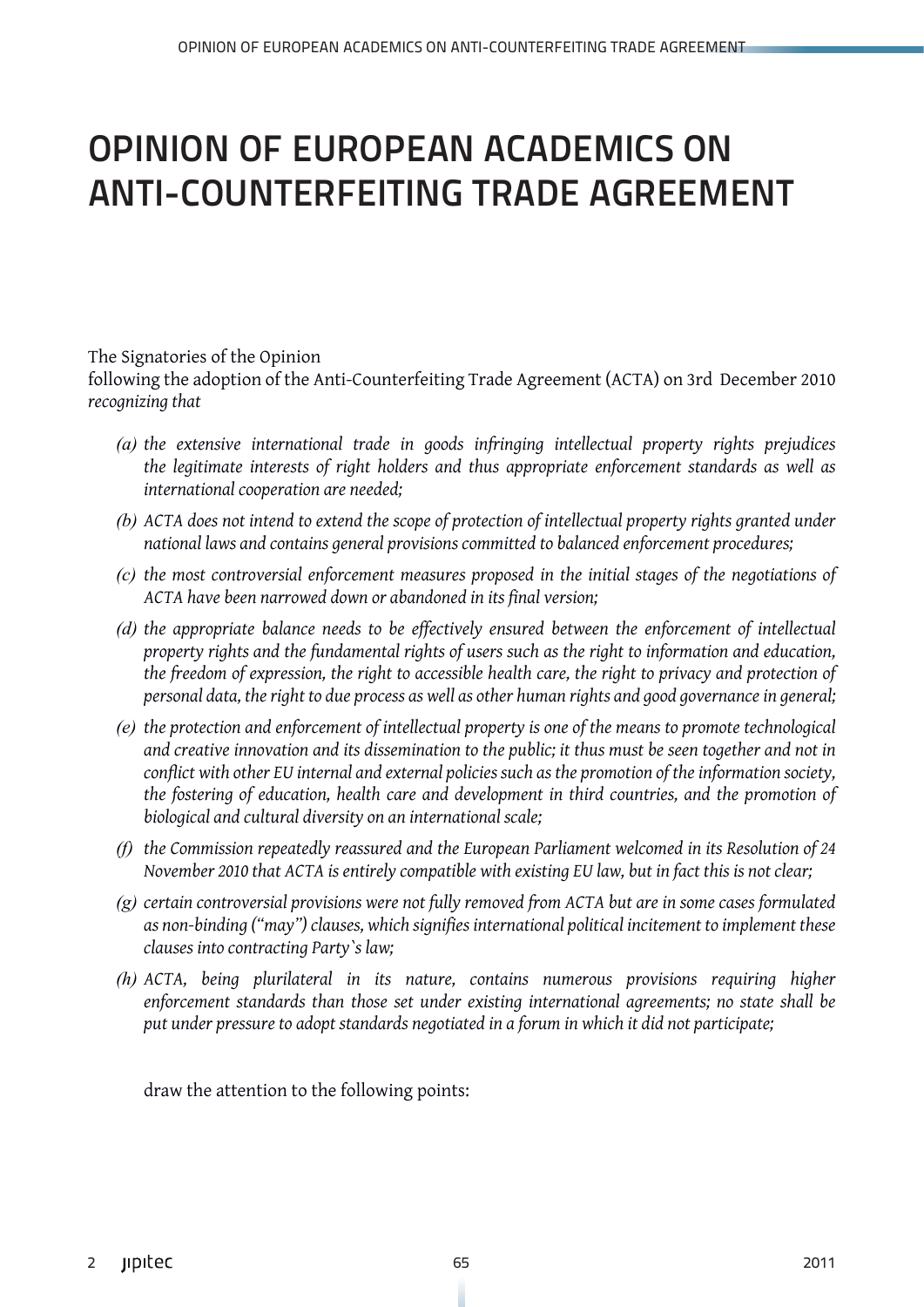# **I. EU LAW**

**Contrary to the European Commission's repeated statements and the European Parliament's resolution of 24 November 2010, certain ACTA provisions are not entirely compatible with EU law and will directly or indirectly require additional action on the EU level.** 

The following is a non-exhaustive list of illustrations that indicate the general tendency of ACTA:

Civil enforcement

- *1.* Injunctions: art. 8.1 ACTA requires Contracting Parties to grant an order against a party to desist from an infringement, and *inter alia,* an order to that party or, where appropriate, to a third party to prevent infringing goods from entering into the channels of commerce. While the wording of art. 8.1 ACTA itself appears to be similar to the corresponding provision of art. 11 Directive 2004/48, it is worth mentioning that art. 12 of Directive 2004/48 gives the Member States an option to order pecuniary compensation to be paid to the injured party instead of applying the measures provided for in art. 11 Directive 2004/48, if the conditions specified in art. 12 are met. It seems that this option would be lost or at least called into question if art. 8.1 ACTA were enacted in its present form. It should not be forgotten that the US Supreme Court has recently upheld the traditional equitable four-factor test for injunctions in patent law and rejected an approach which favours automatic injunctive relief<sup>1</sup>.
- *2.* Damages: art. 9.1 ACTA refers to a set of criteria which specifies the amount of compensatory damages. Some of the factors mentioned at the end of the provision are not provided for in art. 13.1 Directive 2004/48. These factors should not be adopted in European law since they are not appropriate to measure the damage. "The value of the infringed good or service, measured by the market price, [or] the suggested retail price", as indicated in art. 9.1 ACTA, does not reflect the economic loss suffered by the right holder. Furthermore, according to art. 9.4 ACTA pre-established damages or presumption based damages (especially reasonable royalties) may only be ordered as an alternative to the damages referred to in art. 9.1 (compensatory damages) and art. 9.2 (infringer's profits). In the absence of a clear rule on the alternative application of art. 9.1 or art. 9.2, it may be argued that compensatory damages and infringer's profits may be ordered cumulatively which is not explicitly stated in art. 13 Directive 2004/48. This would raise the amount of damages for the infringement of intellectual property.
- *3.* Other Remedies: for corrective measures, art. 10 ACTA shifts the focus from "disposal outside the channels of commerce" to outright destruction ("except in exceptional circumstances"), while art. 10 Directive 2004/48 provide several options, destruction only being one of them. Also, it may be asked why the caveat of proportionality which exists in art. 10.3 Directive 2004/48 is omitted. In particular, the interests of non-infringing third parties may need to be protected (e.g. property rights in the infringing goods which may have been acquired by a bona fide consumer; property of third parties in the materials/ implements used to create the infringing goods). It is true that art. 6.3 ACTA provides for a general requirement of proportionality, but the same holds true for art. 3 Directive 2004/48, and still there is a specific reference to proportionality in the specific provision on corrective measures.
- *4.* Provisional Measures: art. 12 ACTA does not make specific reference to the procedural guarantees for the defendant laid down in Directive 2004/48 (arts. 9.4, 9.5 Directive 2004/48). This is unfortunate, as the European Court of Justice has stressed the importance of these provisions "to ensure that a balance is maintained between the competing rights and obligations of the right holder and of the defendant"<sup>2</sup>. Both the Luxembourg and the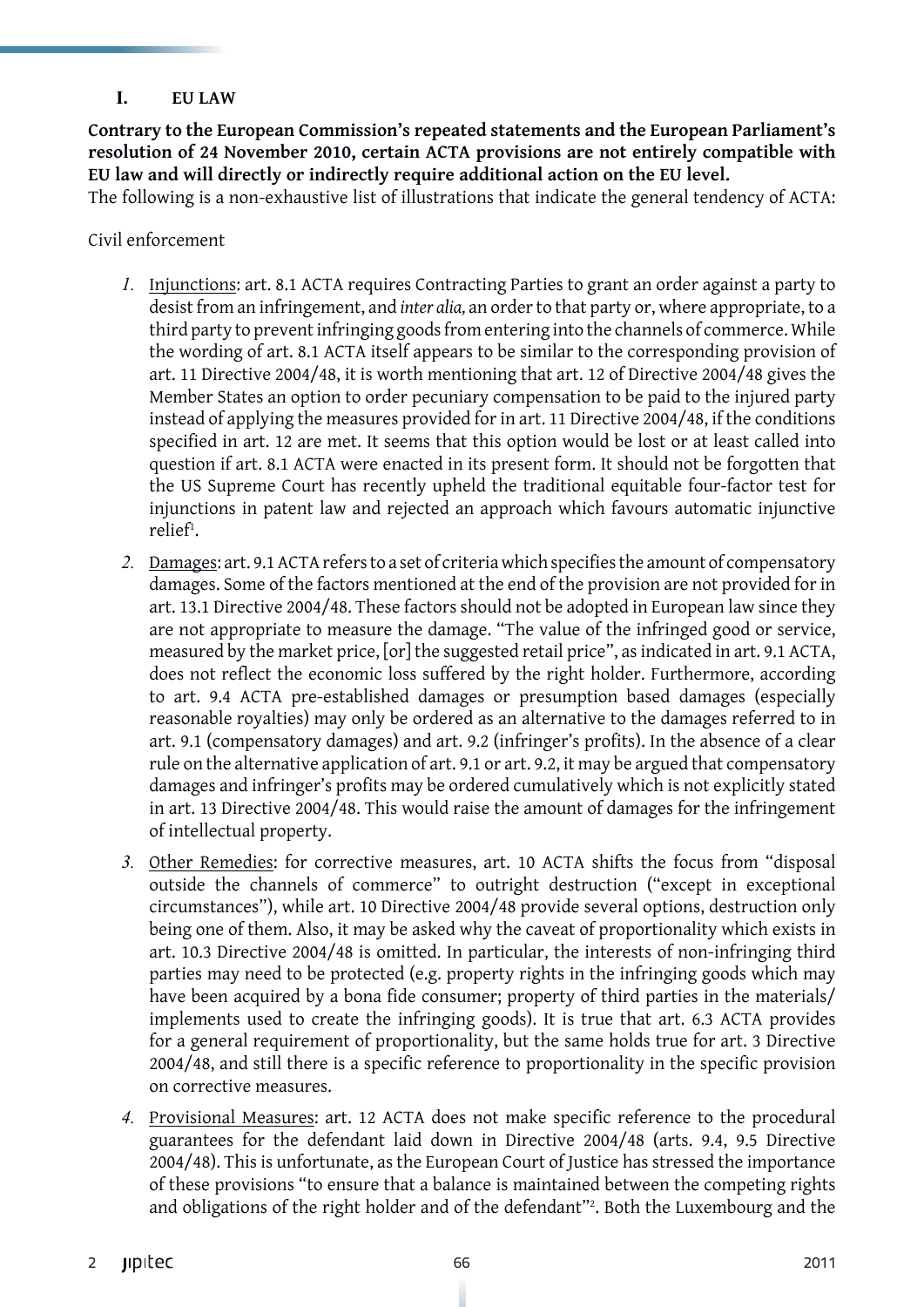Strasbourg<sup>3</sup> courts have repeatedly held that the right to be heard occupies an eminent position in the organisation and conduct of a fair legal process. While the specific rules concerning the right to be heard may vary according to the urgency of the matter (and thus allow the adoption of provisional measures inaudita altera parte as provided for in art. 12.2 ACTA), "any restriction on the exercise of that right must be duly justified and surrounded by procedural guarantees ensuring that persons concerned by such proceedings actually have the opportunity to challenge the measures adopted in urgency"4 . It is not easy to understand why ACTA provides for provisional measures inaudita altera parte, but does not at the same time take up the procedural guarantees which have been introduced in Directive 2004/48 and which are necessary to ensure that persons concerned by such proceedings have a later opportunity to challenge these measures.

### Border measures

*5.* Definition: ACTA's provision on the scope of the border measures section contains an ambiguity giving rise to potential misuse. Whereas art. 2.1(a) Border Measures Regulation 1383/2003/EC (BMR) specifically narrows the scope of application of border measures for trademark infringements to "counterfeit goods" only, art. 13 ACTA instead allows border measures in the case of "intellectual property rights" in general and thus applies to all kinds of trademark infringements. IP rights are defined in art. 5 (h) ACTA as all categories of IP covered by TRIPS. This suggests an interpretation of art. 13 ACTA that includes not only cases of counterfeiting, but also all other forms of trademark infringements based on mere similarity of signs, risk of confusion and even the protection for well-known trademarks against dilution. This is not only a clear extension of the EU acquis, but presents a particular problem for international trade in generic medicines which could be seized based on allegations of 'ordinary' trademark infringements. For all these reasons, art. 13 ACTA requires re-wording or, at least, a narrow interpretation and implementation. As art. 13 ACTA allows Contracting Parties to exclude certain forms of IP infringements as long as this does not amount to 'unjustifiable discrimination', public health grounds can justify the exclusion of ordinary trademark infringements from the scope of border measures. This would also ensure that ACTA parties live up to their general obligation in art. 6.1 ACTA not to create barriers to legitimate trade.

### Criminal enforcement

- *6.* No EU *acquis* on criminal measures: within the EU legal framework there are currently no provisions on criminal enforcement of intellectual property rights. ACTA, therefore, is by nature outside the EU law and would require additional legislation on the EU level.
- *7.* Scope: art. 23.1 ACTA provides for a broad definition of 'commercial scale' covering all acts carried out on a commercial scale including at least those carried out as commercial activities for direct or indirect economic or commercial advantage. By contrast, in its Position of 25 April 2007, the European Parliament (EP) expressly excluded acts "carried out by private users for personal and not-for-profit purposes"<sup>5</sup> . The EP also declared that "the fair use of a protected work, including such use by reproduction in copies or audio or by any other means, for purposes such as criticism, comment, news reporting, teaching (including multiple copies for classroom use), scholarship or research, does not constitute a criminal offence". ACTA does not reaffirm these safeguards for private users and for limitations and exceptions.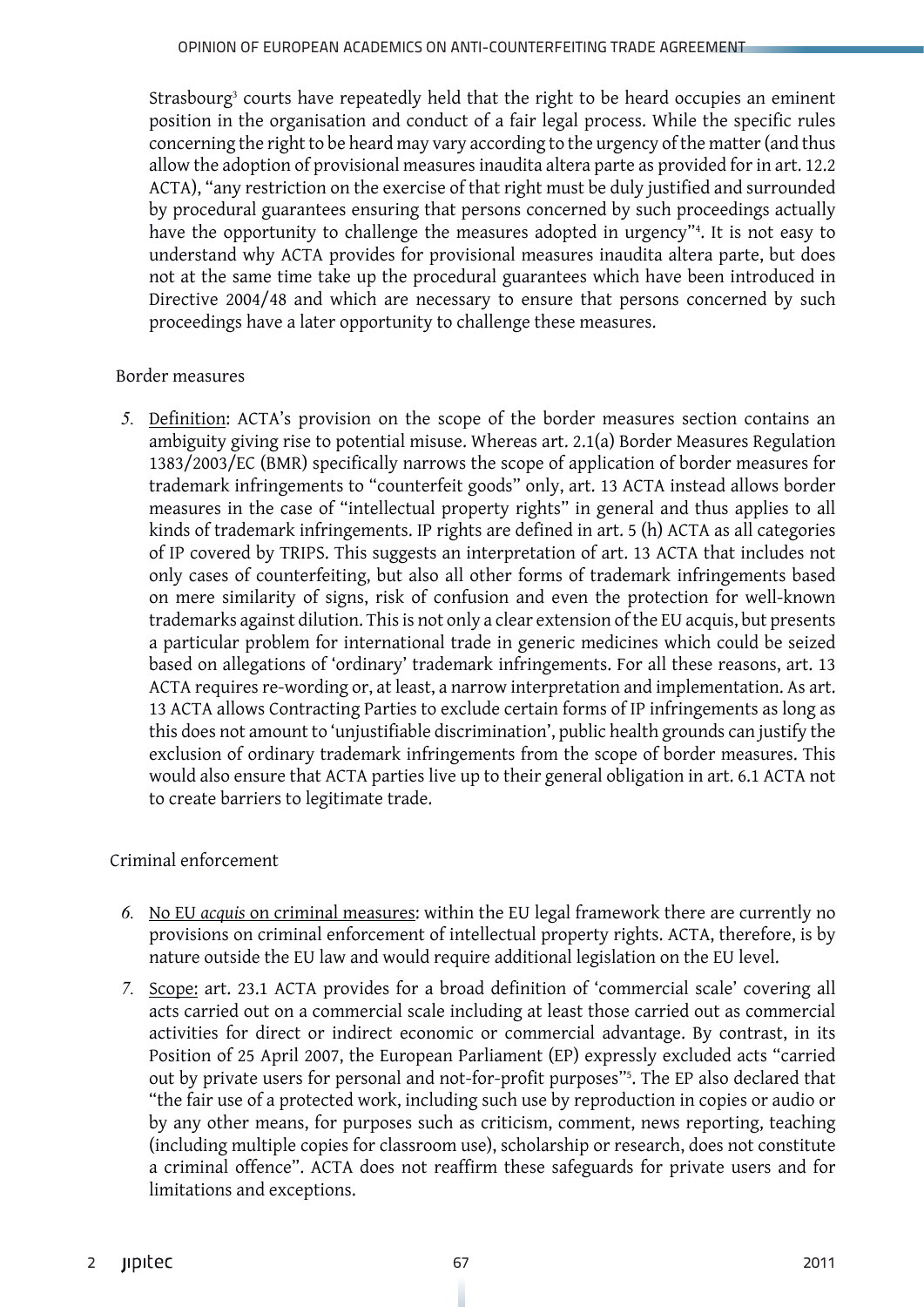- *8.* Parallel imports: art. 23.2 ACTA prescribes criminal procedures and penalties on the wilful importation and domestic use on a commercial scale of goods infringing trademark rights. The vague language of the article could seem to cover importation and domestic use of products which, although lawfully marketed in the exporting country, have not been authorized in the importing country. Such interpretation would hinder parallel imports in the EU. The EP in art. 1 of its Position suggested that parallel imports should be specifically excluded from the scope of criminal offences. Such exclusion is not reflected in ACTA.
- *9.* Cinematographic works: while according to art. 23.3 ACTA criminal measures for the unauthorized copying of cinematographic works are merely optional, ACTA prompts Contracting Parties to criminalize such an action without the commercial scale assessment and without any assessment of the intention of the defendant. Again, this disregards the exception in relation to fair use and copying for private and not-for-profit purposes repeatedly stressed by the EP.
- *10.* Safeguards: while strengthening criminal enforcement measures, ACTA at the same time does not provide any of the safeguards needed to ensure the balance of interests between parties and guarantee a due process. In comparison, art. 7 of the EP Position of 25 April 2007 required the prohibition of the misuse of criminal procedures and sanctions, especially when they are employed for the enforcement of the requirements of civil law. Such guarantees, for instance, would be of particular importance in ex officio proceedings allowed under art. 26 ACTA. Also, art. 8 of the EP Position required that the rights of infringers are duly protected and guaranteed. Meanwhile, art. 25 ACTA authorizes judicial national authorities to issue seizure, forfeiture and destruction orders. However, it does not guarantee the infringer's right to be heard in these procedures.

### **II. INTERNATIONAL LAW**

**As recognized and welcomed by both the European Commission and the European Parliament, ACTA introduces enforcement standards higher than those existing under current international law. However, certain ACTA provisions do not ensure a balance between the interests of different parties, since they either eliminate safeguards existing under international law or, after strengthening enforcement measures, fail to introduce corresponding safeguarding measures.** 

Most issues discussed above in relation to EU law are also of concern at the level of international law and go beyond TRIPS. The following points are pertinent only for the international law level. The list contains the most important provisions where the balance of interest is lacking and is meant to be illustrative and non- exhaustive:

### Civil enforcement

*11.* Right of information: art. 11 ACTA strengthens the right of information as already found in art. 47 TRIPS. First, under ACTA it becomes compulsory (voluntary under art. 47 TRIPS). Second, the list of information that might be requested is expanded and the right may be directed both against infringers or alleged infringers (only against infringers under art. 47 TRIPS). Meanwhile, the proportionality requirement, as available under art. 47 TRIPS (and art. 8.1 EU Directive 2004/48), has been eliminated. Also, ACTA contains no effective provision against misuse of acquired information (e.g. comparable to art. 8.3(c) EU Directive 2004/48).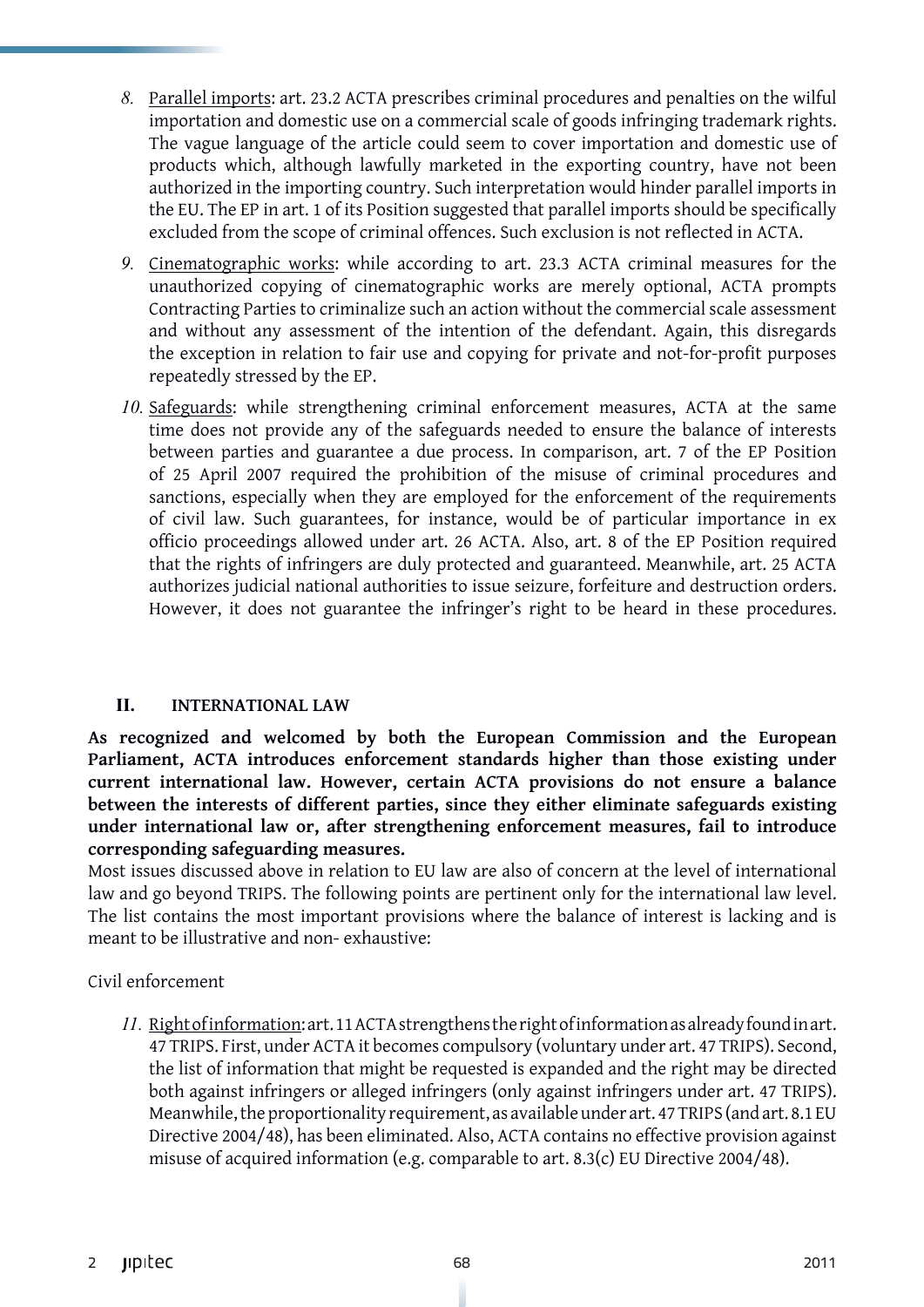## Border Measures

- *12.* Scope: while TRIPS requires border measures only against the importation of counterfeit trademark goods or pirated copyright goods, ACTA parties have to provide border enforcement against imports and exports of goods infringing any IP right covered in TRIPS – except patent rights and test data which are excluded by virtue of fn. 6 ACTA. However, these exemptions as such do not offer sufficient safeguards for the international trade in generic drugs. Extending border measures to goods suspected of 'ordinary' trademark infringement can create barriers to global trade – in particular if applied to generics in transit. ACTA parties hence must take their general obligation, under Article 6.1, "to avoid the creation of barriers to legitimate trade" seriously and establish systems which safeguard international trade and public health.
- *13.* Safeguards: ACTA eliminates the following safeguards available under TRIPS. First, art. 56 TRIPS contains a mandatory requirement that customs must have "authority to order the applicant to pay the importer, the consignee and the owner of the goods appropriate compensation for any injury caused to them through the wrongful detention of goods". ACTA, however, has no directly equivalent provision for compensation in cases of wrongful detentions. Further, art. 18 ACTA widens the options for right holders to provide securities, while it does not include the (mandatory) option for the goods owner/importer to provide a security under art. 53.2 TRIPS. Instead, it contains a limited allowance for the latter to provide securities to obtain possession of the goods "in exceptional circumstances" (art. 18, 4th sentence ACTA). Finally, art. 55 TRIPS contains mandatory limits to the duration of the initial detention of goods suspected of infringement within which proceedings leading to a decision on the merits of the case have to be initiated or the goods released. Again, ACTA does not contain an equivalent rule – art. 19 ACTA merely demands the initiation of infringement proceedings "within a reasonable period".

# Criminal enforcement

14. Definition of "commercial scale": art. 23 ACTA defines acts carried out on a "commercial scale" as "commercial activities for direct or indirect economic or commercial advantage". It is doubtful if this is compatible with a more flexible market/product-based interpretation of commercial scale adopted by the WTO Panel, which refers to "counterfeiting or piracy carried on at the magnitude or extent of typical or usual commercial activity with respect to a given product in a given market"<sup>6</sup>.

# Digital chapter

- *15.* Technological measures: arts. 27.5-6 ACTA require stronger protection of technological measures than set under art. 11 WIPO Copyright Treaty and art. 18 WIPO Performances and Phonograms Treaty (no similar provisions exist in TRIPS). In particular, ACTA provides a broad definition of technological measures (no definition under WIPO Treaties), it prohibits both acts of circumvention as well as preparatory acts, and covers technological measures having dual (both legal and illegal) functions. Although art. 27.8 ACTA allows preservation of exceptions and limitations, it does not provide any mechanisms to ensure their exercise and enforcement.
- *16.* Disclosure of subscribers' data: art. 27.4 ACTA regulates disclosure of subscriber´s data and is broader than the (non-mandatory) right of information under art. 47 TRIPS. Most importantly, whereas ACTA poses a duty to disclose subscribers' data both on infringing and non-infringing intermediaries, art. 47 TRIPS refers only to an infringer. Also, ACTA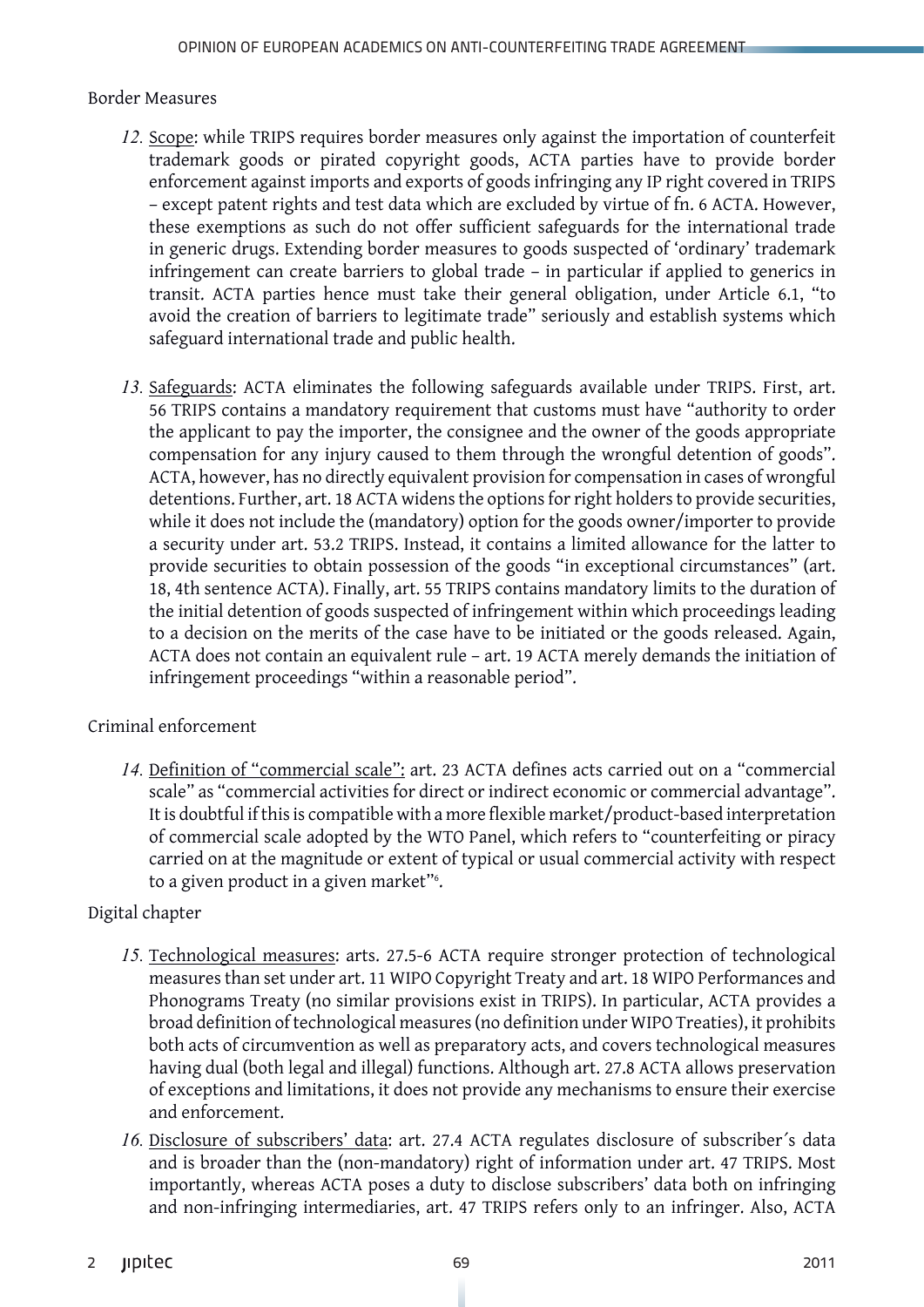mentions that fundamental principles "such as freedom of expression, fair process, and privacy" shall be preserved. However, it does not provide more specific provisions on how these rights should be effectively ensured (compare with detail provisions on privacy in EU Directives 95/46/EC, 2002/58/EC, and 2006/24/EC).

Taking above into account,

**the Signatories of the Opinion invite the European institutions, in particular the European Parliament, and the national legislators and governments,** 

**to carefully consider the above mentioned points and, as long as significant deviations from the EU** *acquis* **or serious concerns on fundamental rights, data protection, and a fair balance of interests are not properly addressed, to withhold consent.**

#### **Drafting committee:**

| Roberto D'Erme            | Research Assistant, Centre for International Intellectual Property<br>Studies (CEIPI), University of Strasbourg                                                               |
|---------------------------|-------------------------------------------------------------------------------------------------------------------------------------------------------------------------------|
| Christophe Geiger         | Associate Professor, Director General and Director of the Research<br>Department, Centre for International Intellectual Property Studies<br>(CEIPI), University of Strasbourg |
| Henning Große Ruse-Khan   | Senior Research Fellow, Max Planck Institute for Intellectual Property,<br>Competition and Tax Law, Munich                                                                    |
| Christian Heinze          | Senior Research Fellow, Max Planck Institute for Comparative and<br>International Private Law, Hamburg                                                                        |
| Thomas Jaeger             | Senior Research Fellow, Max Planck Institute for Intellectual Property,<br>Competition and Tax Law, Munich                                                                    |
| Rita Matulionyte (coord.) | Senior Research Fellow, Institute for Legal Informatics, Leibniz<br>University Hannover                                                                                       |
| Axel Metzger (coord.)     | Professor of Civil Law and Intellectual Property, Institute for Legal<br>Informatics, Leibniz University Hannover                                                             |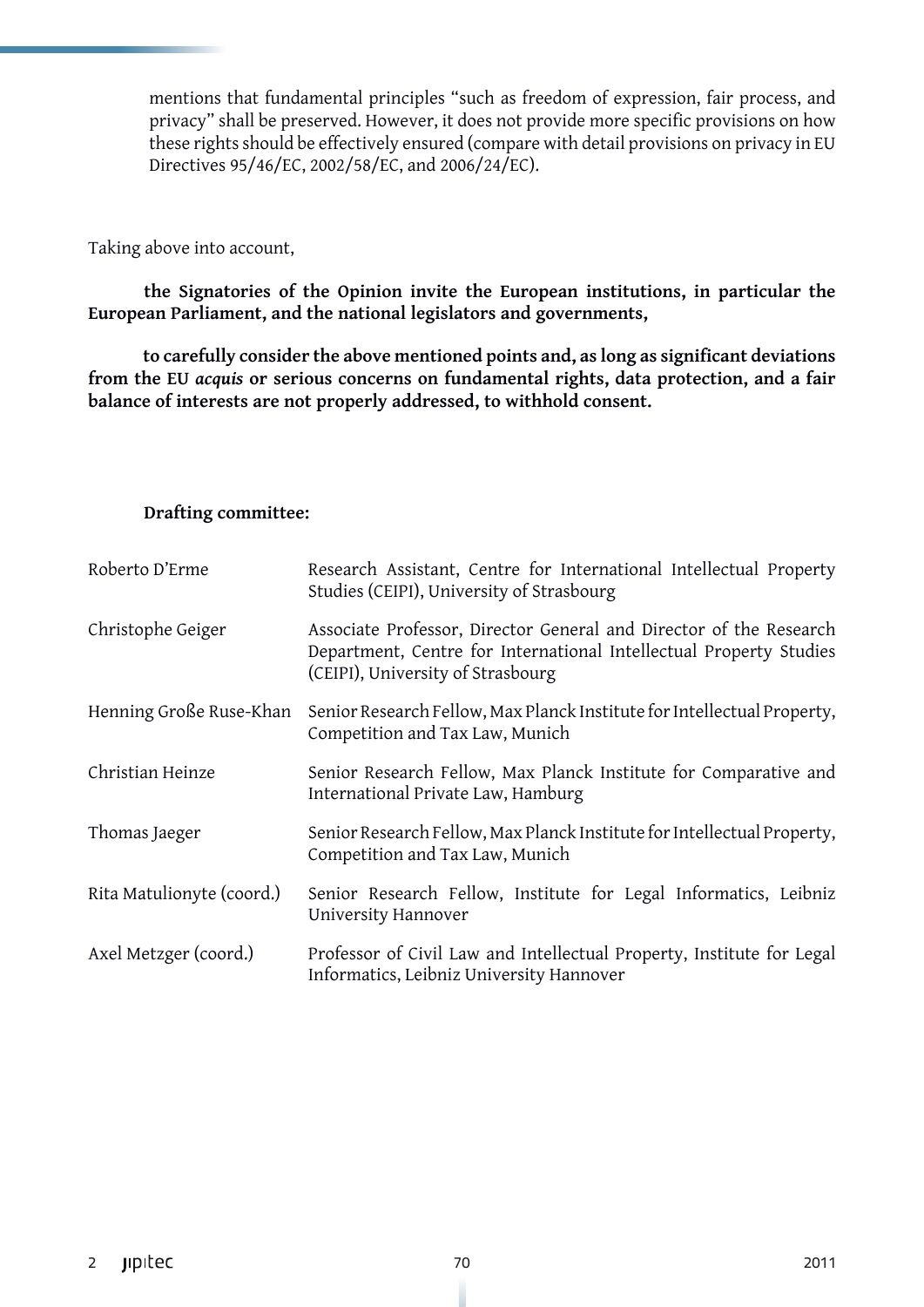# **First signatories:**

| Lionel Bently          | Herchel Smith Professor of Intellectual Property Law, Director of the<br>Centre for Intellectual Property and Information Law, University of<br>Cambridge    |
|------------------------|--------------------------------------------------------------------------------------------------------------------------------------------------------------|
| Michael Blakeney       | Professor of Law, University of Western Australia and Visiting<br>Professor, Queen Mary Intellectual Property Research Institute                             |
| Thomas Dreier          | Professor of Intellectual Property Law, Director of the Institute for<br>Information and Economic Law, Karlsruhe Institute of Technology<br>(KIT), Karlsruhe |
| Josef Drexl            | Director of Max Planck Institute for Intellectual Property and<br>Competition Law, Munich                                                                    |
| Mireille van Eechoud   | Associate Professor at Institute for Information Law, Faculty of Law,<br>University of Amsterdam                                                             |
| Nikolaus Forgo         | Professor of Information Technology Law, Institute for Legal<br>Informatics, Leibniz University Hannover                                                     |
| Jonathan Griffiths     | Senior Lecturer, School of Law, Queen Mary University of London                                                                                              |
| Reto Hilty             | Director of Max Planck Institute for Intellectual Property and<br>Competition Law, Munich                                                                    |
| Thomas Hoeren          | ProfessorandHeadoftheInstituteforInformation,Telecommunications<br>and Media Law (ITM), University of Münster                                                |
| Bernt Hugenholtz       | Professor of Intellectual Property Law, Director of the Institute for<br>Information Law, Faculty of Law, University of Amsterdam                            |
| Matthias Leistner      | Professor of Civil, Intellectual Property and Competition Law,<br>University of Bonn                                                                         |
| Ansgar Ohly            | Professor of Civil Law and Intellectual Property Law, University of<br>Bayreuth                                                                              |
| Nikolaus Peifer        | Professor and Director of the Institute for Media and Communications<br>Law, University of Cologne                                                           |
| Miquel Peguera         | Associate Professor of Commercial Law, Department of Law and<br>Political Science, Universitat Oberta de Catalunya, Barcelona                                |
| Alexander Peukert      | Professor of Civil, Commercial and Intellectual Property Law, Goethe<br>University Frankfurt am Main                                                         |
| Haimo Schack           | Professor of Civil, International Private and Copyright Law, Christian<br>Albrecht University Kiel                                                           |
| Martin R.F. Senftleben | Professor of Intellectual Property, Faculty of Law, VU University of<br>Amsterdam                                                                            |
| Gerald Spindler        | Professor of Civil, Business and Commercial Law, Comparative Law,<br>Multimedia and Telecommunications Law, University of Göttingen                          |